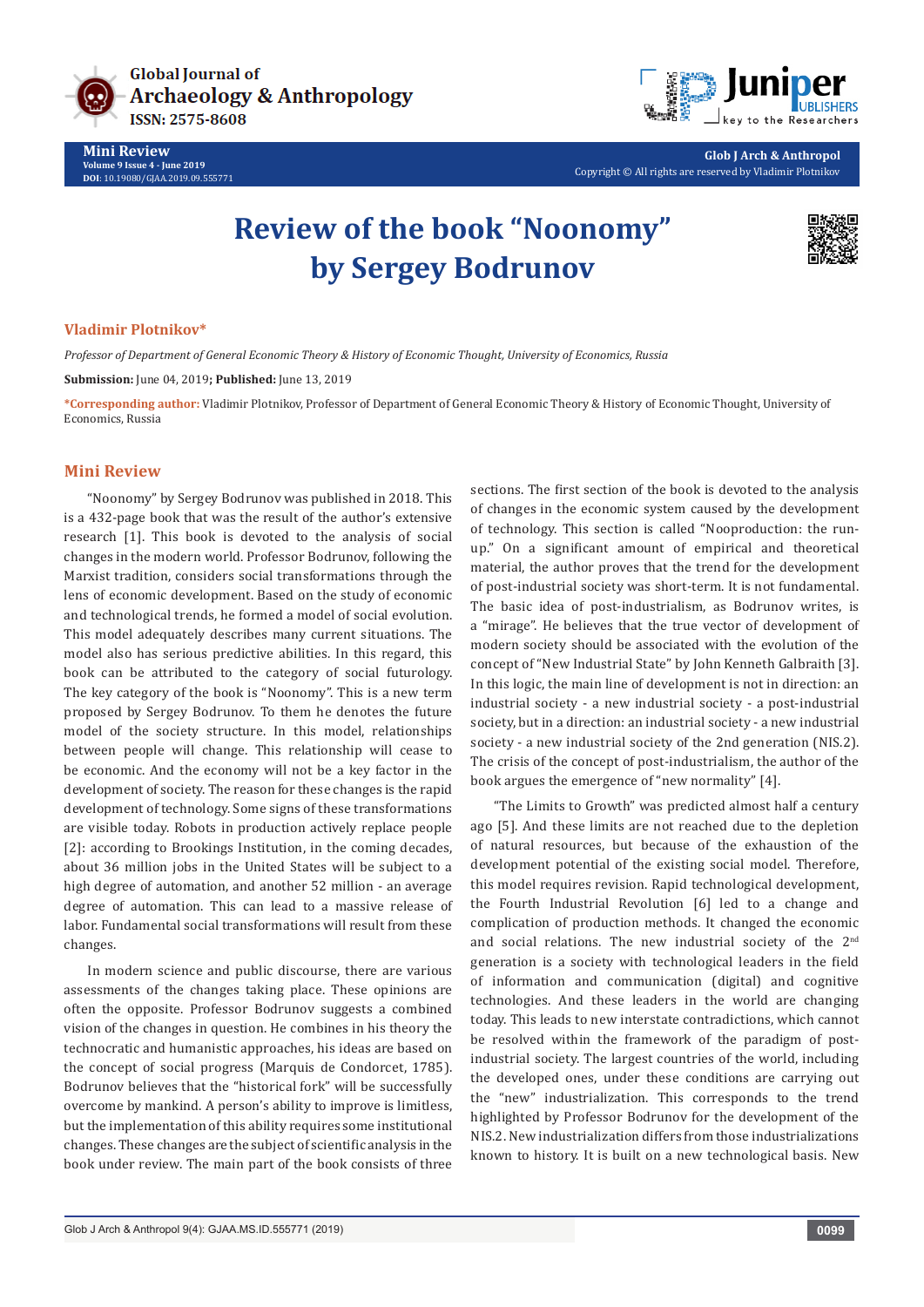production, above all, is based on the generation and use of new knowledge. To denote this phenomenon, the author uses the term "knowledge-intensive industrial production." The product of such production is also transformed. The product becomes a "knowledge-capacious product," which leads to structural shifts in the economy. Further, these changes affect first the culture of consumption, then the culture as a whole and, finally, through a series of institutional transformations, the entire society.

That is, the development of technology drastically affects the social structure, leads to its qualitative change, the result of which is the formation of "Noonomy". This is a new type of society. In it there will be a division of human life activity into a social system and an economic (production) system. The description of this phenomenon is devoted to the second section of the book. It has the name "Noosphere and nonproduction". By "Noonomy" the author means a non-economic way of organizing an economy. Noonomics is a system that differs from economics in the absence of human relations in the process of material production. Unlike all previous stages of the development of civilization, individuals do not enter into noon my with each other in the production process. Two different areas of the civilizational structure - production (the technosphere, without people) and human society enter into relations with each other. The development of NIO.2, leading to the "squeezing" of people out of production, is preparing a transition to such a structure of human civilization. For the first time in the history of the technosphere separated from human society. This leads to the fact that the basis of civilizational development, as interpreted by Karl Marx (production relations), will disappear. There will be a new type of relationship between society and the Technosphere (but not between people involved in the Technosphere). These are relations connected with the influence of a person on the sphere of "production without people". Obviously, as this production is intellectualized, feedback will also arise. Technosphere will influence society. According to Professor Bodrunov, many risks and fears are associated with this reverse influence.

There are altogether apocalyptic predictions: mechanisms will subjugate people. These risks are very real. Humanity stands at a "civilization fork", located at the bifurcation point. This state is perceived by many thinkers as a "crisis of civilization". According to the author of the book, the current state is not a fatal crisis. Collective social choice is a normal phenomenon for a developing civilization. But the idea of the dual nature of choice does not correspond to the global vision of the problem. In this situation, one should choose development not according to the "techno-scenario", and not according to the "bio-scenario", but according to the "no-scenario". The general characteristic of this scenario of civilization development is considered by the author in his book. In his analysis, Professor Bodrunov is based on the concept of Russian cosmism and the theory of the noosphere proposed by Vladimir Vernadsky. The term "noosphere" has a Greek origin and literally means "sphere of mind". As Vernadsky, as well as his followers Pierre Teilhard de Chardin

and Édouard Le Roy, in the noosphere, intelligent human activity becomes the determining factor in the development of not only civilization, society (including the technosphere), but natural processes. Bodrunov believes that the "knowledge-capacity" and "knowledge-intensity" noted above are manifestations of noospheric development.

At the same time, the Bodrunov noonomy is not a "noospheric economy". The treatment of this category is much broader. ("Noonomy" is not equal to "noosphere" plus "economy"!) Noonomн is a new model of a civilizational structure that will replace NIO.2.

 The development of technology over time will lead to the complete ousting of man from the sphere of social life, which is now called the "economy". As a result, this sphere will cease to be an element of society, since there will be no more person in it, there will be no relations between people about production. New technologies autotomize production, a new way of social organization will arise, where production activities will no longer be economic, social. And this possible future way of social organization, Professor Bodrunov, calls the term "noonomy". The first part of the word "noonomy" ("noo-") in the interpretation of Professor Bodrunov goes back to the Greek word for "knowledge", "reason". The second part of the term under consideration ("nomos") is also of Greek origin. This is the law, order, way of life, principle of organization. According to Professor Bodrunov, "noonomy is a way of satisfying needs in a society where there is a "light of reason" and where there is no relationship to production, and production relations where there is no relationship to property, and property relations where there is no economy. This is a non-economic way of meeting human needs". The third part of the book is called "On the way to noonomy". It has practical value. This is quite unexpected for such a deep theoretical study, which describes the fundamental trends in the development of civilization and attempts to predict its future appearance. Professor Bodrunov in this part of the book develops recommendations for accelerating the formation of a new model of human society. He analyzed specific issues of industrial, monetary, social, etc. politics.

The author identified the risks of their implementation, justified recommendations for identifying best practices and their use. He argues that NIS.2 and noonomy cannot form spontaneously. They cannot be "declared" Directive or Order. These new models are evolving. We, contemporaries of this process, understanding its essence and direction, can speed up or slow it down, give it new accents. A special role in this belongs to both states and supranational regulatory mechanisms, as well as to the institutions of civil society.

As the analysis of the trends observed today shows, the extent of human presence in the social and economic systems changes. And this is reflected in the statistics regarding the ratio of working time and leisure time. Technological progress is "crowding out" people from the economic system to the social